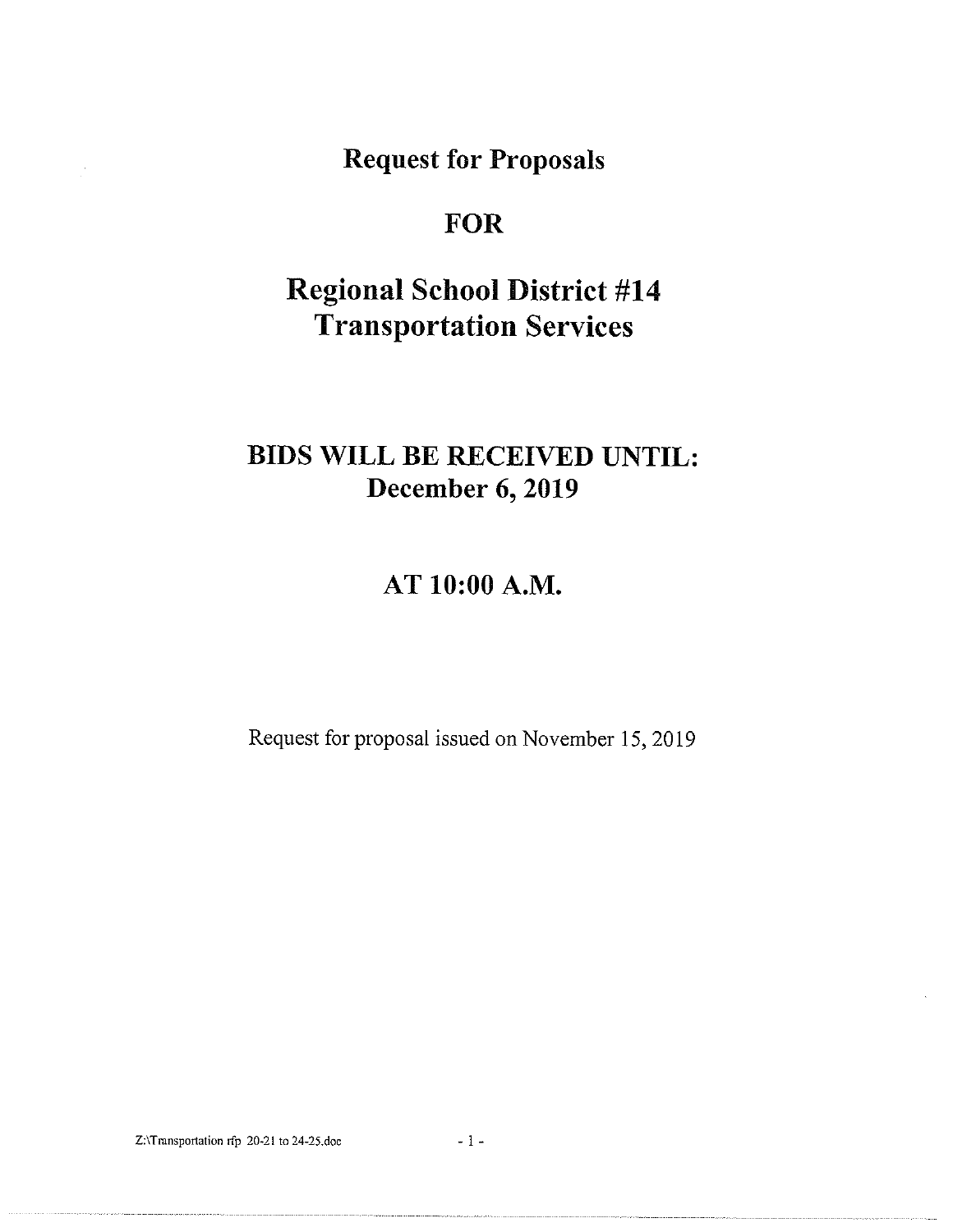## **INDEX**

| <b>Section</b>               | Page Number |
|------------------------------|-------------|
| A. Request for Proposals     | 3           |
| B. Instructions to Proposers | 4           |
| C. General Conditions        | 5           |
| D. Overview and History      | 7           |
| E. Description of Services   | 8           |
| F. Specifications            | 10          |
| Proposal Signature form      | Appendix A  |
| Proposal Pricing form        | Appendix B  |
| <b>Current Rates</b>         | Appendix C  |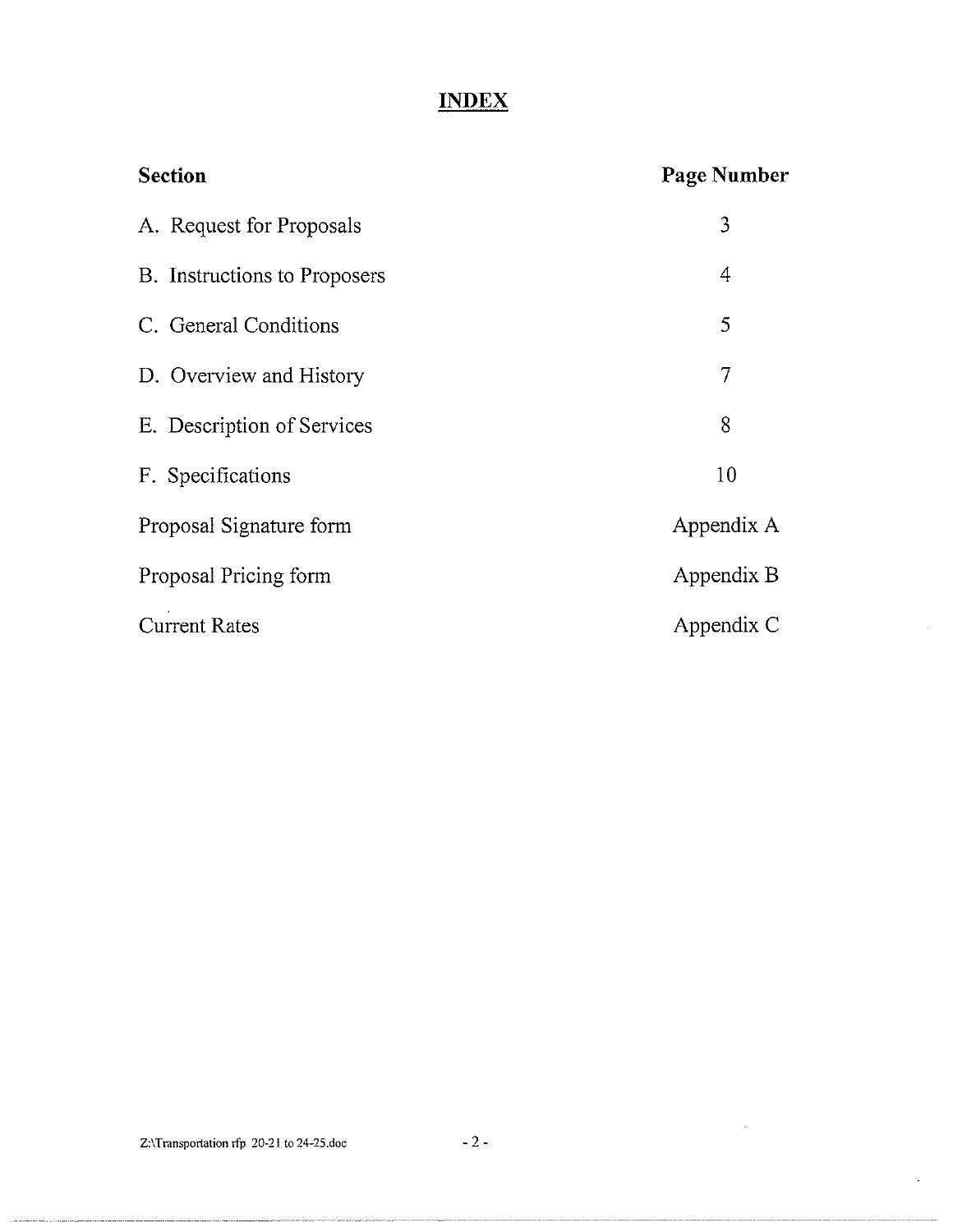#### **SECTION A REQUEST FOR PROPOSALS**

Requests for Proposals for *Transportation Services* for Regional School District #14 may be obtained at:

Central Office Regional School District #14 67 Washington Ave Woodbury, CT 06798

Or online at www.ctreg14.org/district/business-services/bids

Proposals must be clearly marked **"Transportation Services, December 6, 2019 10:00**  am<sup>"</sup> on the exterior of the sealed envelope. No responsibility shall be attached to any person or persons for the premature opening of proposals not properly marked.

#### **Faxed or e-mailed proposals will not be accepted.**

Sealed proposals will be received by:

Wayne McAllister Director of Finance & Operations Central Office Regional School District #14 67 Washington Ave Woodbury, CT 06798

Tel. No. 203-263-4330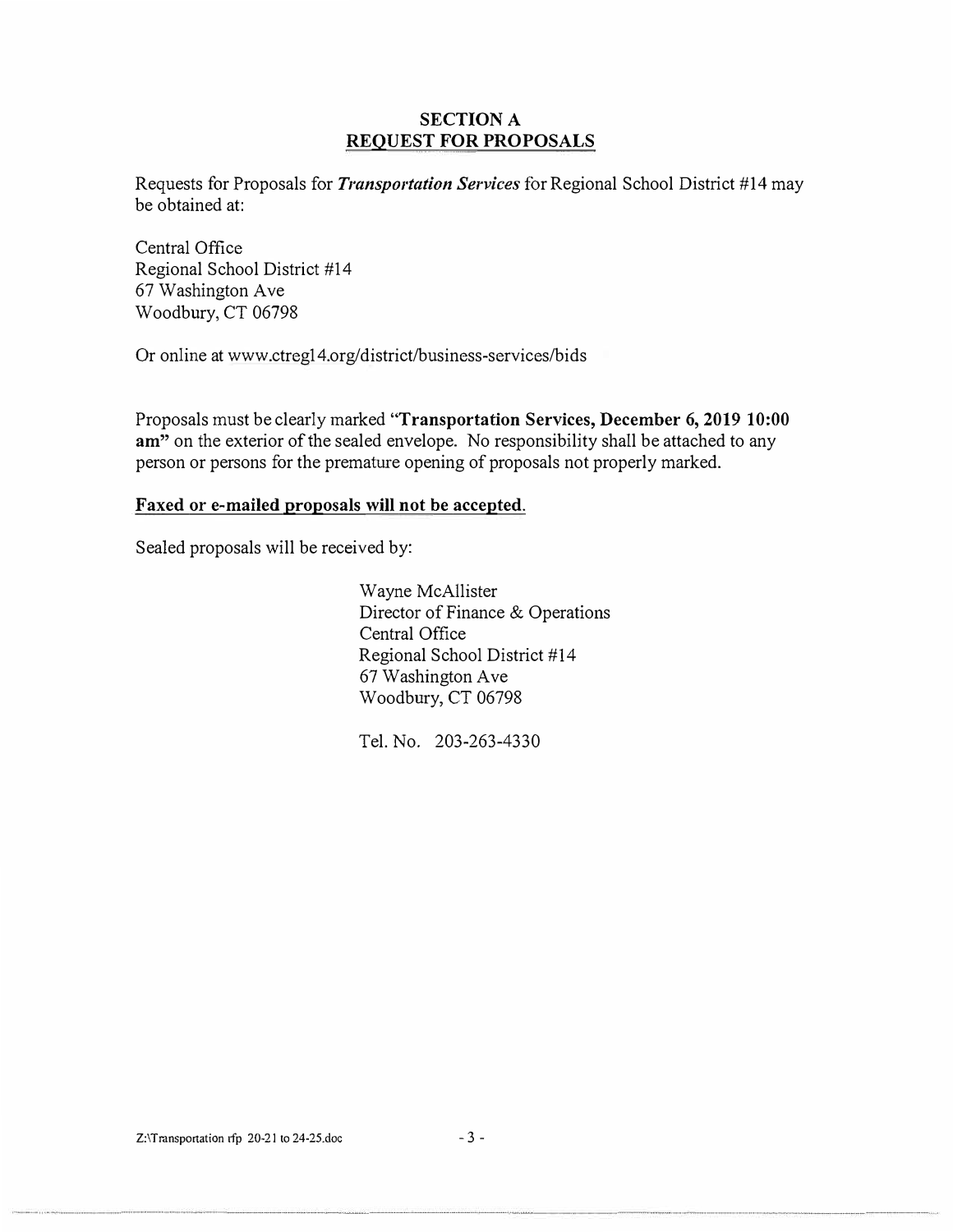#### **SECTION B INSTRUCTIONS TO PROPOSERS**

To be considered, all proposals must contain:

- 1. A completed Proposal Sign-Off form (Appendix A)
- 2. A completed Proposal pricing form (Appendix B)
- 3. A detailed narrative including:
	- Scope of services to be provided
	- History of Company particularly in Connecticut
	- Other School Districts under contract in Connecticut and contacts for each **District**
	- Safety record for the last 3 years in Connecticut
	- Organizational chart
	- List of key persons who will actively administer the contract
	- Policy manual for hiring, training and evaluation drivers
- 4. A list of equipment proposed to be used specifying the make, model and year of vehicles to be used. If new, specify new. Minimum requirements as stated in vehicle specifications must be met
- 5. Specific identification of any part of the proposal that may deviate from the specifications of this Request for Proposals.
- 6. All proposals must remain firm for a period of  $60$  (sixty) days from the date of the bid opening
- 7. All proposals must be signed by company principal
- 8. Upon submission of bid and before award of contract the following may be required:
	- Proof of financial stability through certified financial statements
	- Credit history
	- List of references.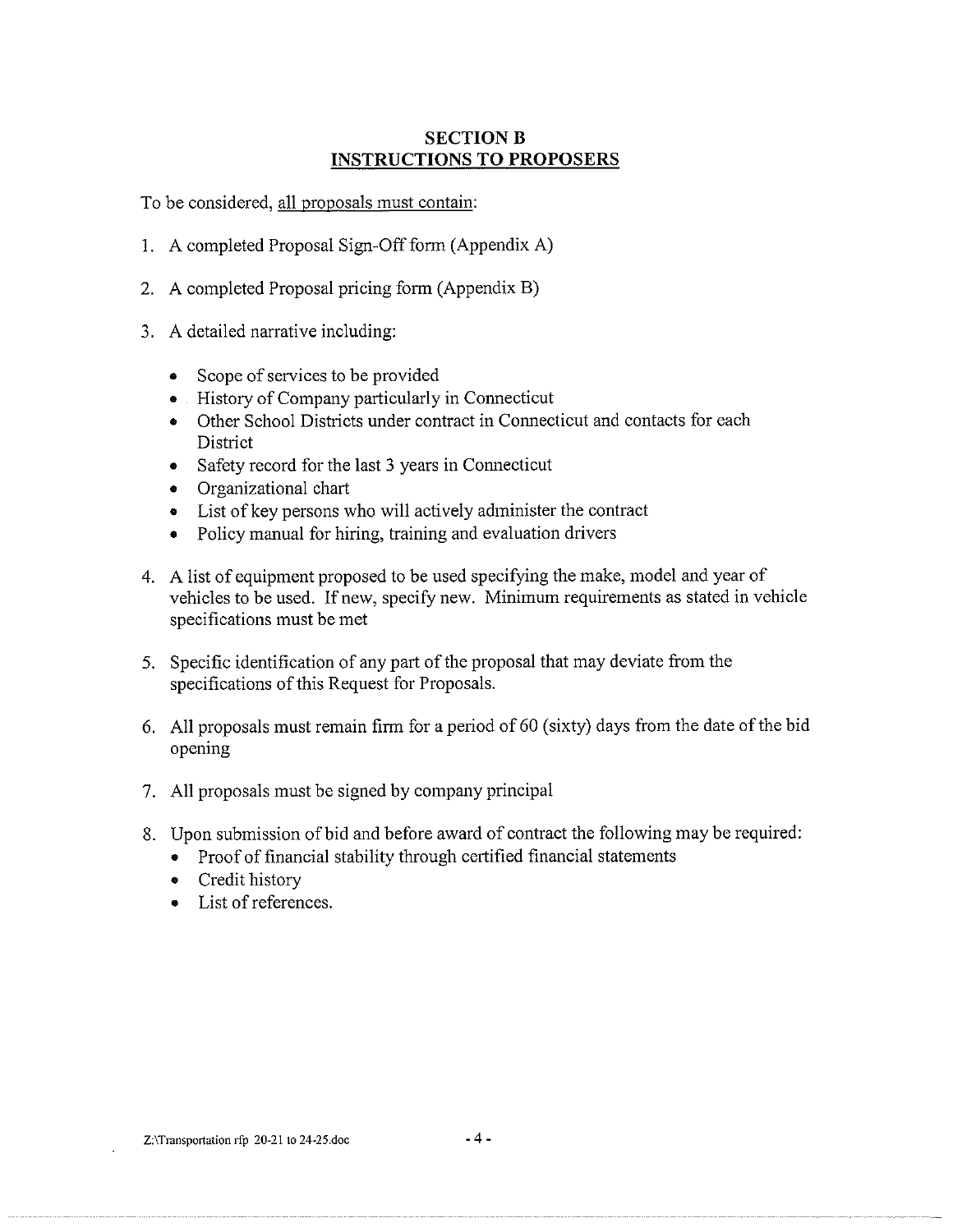#### **SECTION C GENERAL CONDITIONS**

- 1. Award of the Bid will be made by the Board following a study of each proposal. The right is reserved to reject any or all proposals and, in particular, to reject a proposal not containing data required by the RFP documents; the right is reserved to waive any infonnalities in any proposal, or to accept the one that will be for the best interest of the district, or to negotiate with any bidder. The Board may elect to award a contract to other than a low bidder. Each proposal will receive equal consideration and special attention will be directed to the contractor's qualifications, including the following:
	- past safety record
	- general qualifications
	- prior experience of bidder in similar or related business
	- available equipment and personnel
	- financial status
	- knowledge of community
	- maintenance and support capability
	- past performance
	- price and/or overall cost
	- any other pertinent factors

(These items are not necessarily listed in the order of their importance.)

- 2. The Board is under no obligation to award a contract to any individual, partnership, or corporation who has made a Proposal under these Bid Specifications. The Board may, at its option, negotiate a separate contract for transportation services which may or may not take into account contract provisions not included in these Bid Specifications.
- 3. The Board shall not enter into any contract for purchasing with a person, agency, or organization if it has knowledge that such person, agency or organization discriminates on the basis of race, religious creed, national origin, ancestry, age, sex, marital status, sexual orientation, genetic information, or disability in establishing and implementing hiring and employment practices.
- 4. The bidder is to clearly state in his proposal exactly what he intends to furnish, and supply with his proposal in order to satisfy the terms and conditions of the contract.
- 5. After the opening of proposals, all proposals will remain firm for a period of sixty (60) days.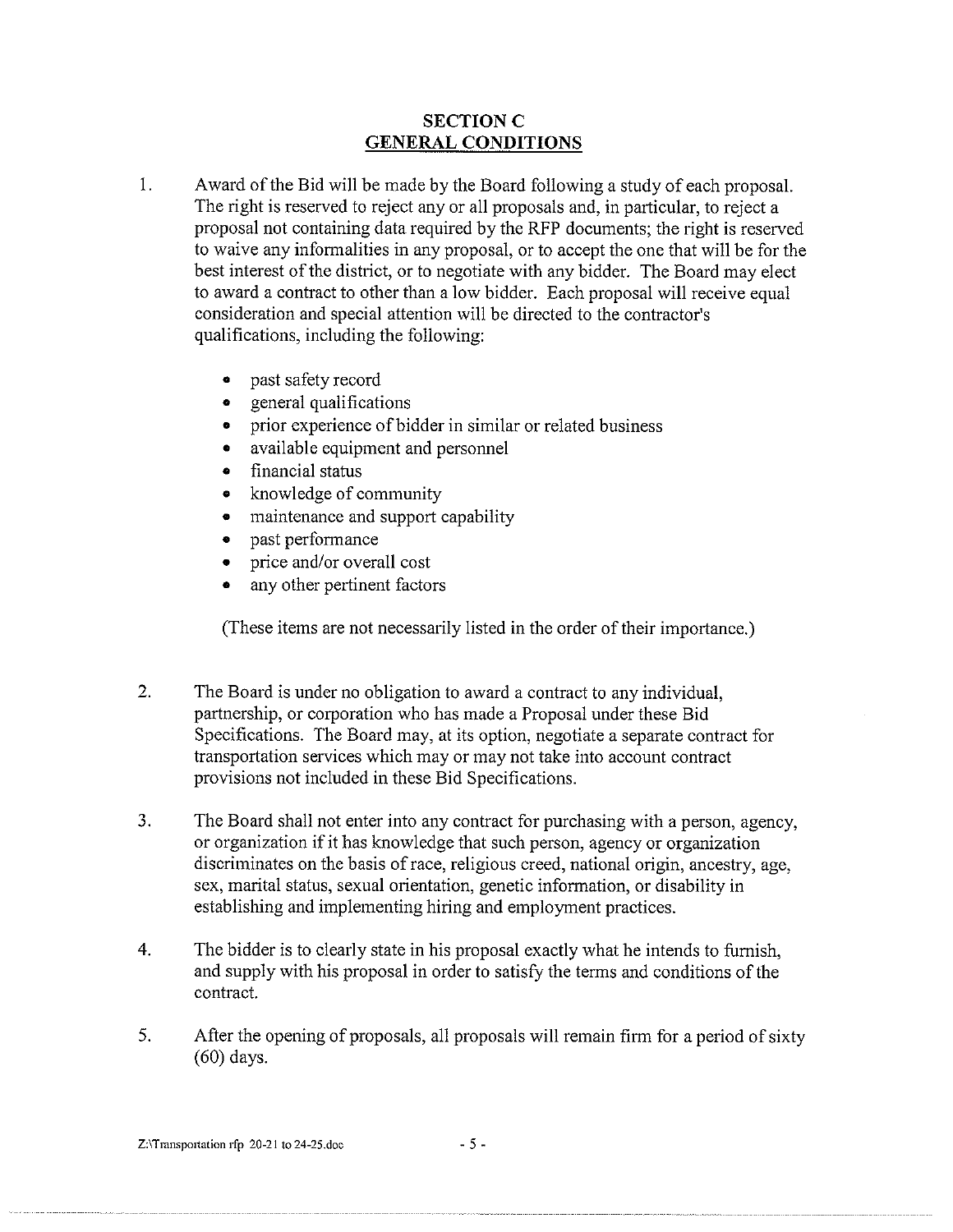- 6. All work shall be in accordance with the attached specifications.
- **7. Until** a contract has been executed, no vendor can claim any contract rights by virtue of the receipt of the notice of acceptance of proposal alone. Awarding of • the contract shall mean that both the accepted vendor and Regional School District # 14 have executed a contract.
- 8. Bidders shall include neither Federal Excise Taxes nor State of Connecticut Sales Taxes from which Regional School District #14 is exempt.
- 9. A bidder may supply alternative bids that would save the district money along with the required completed bid proposal. Any money saving proposal must be fully documented. And be in full compliance with all applicable law.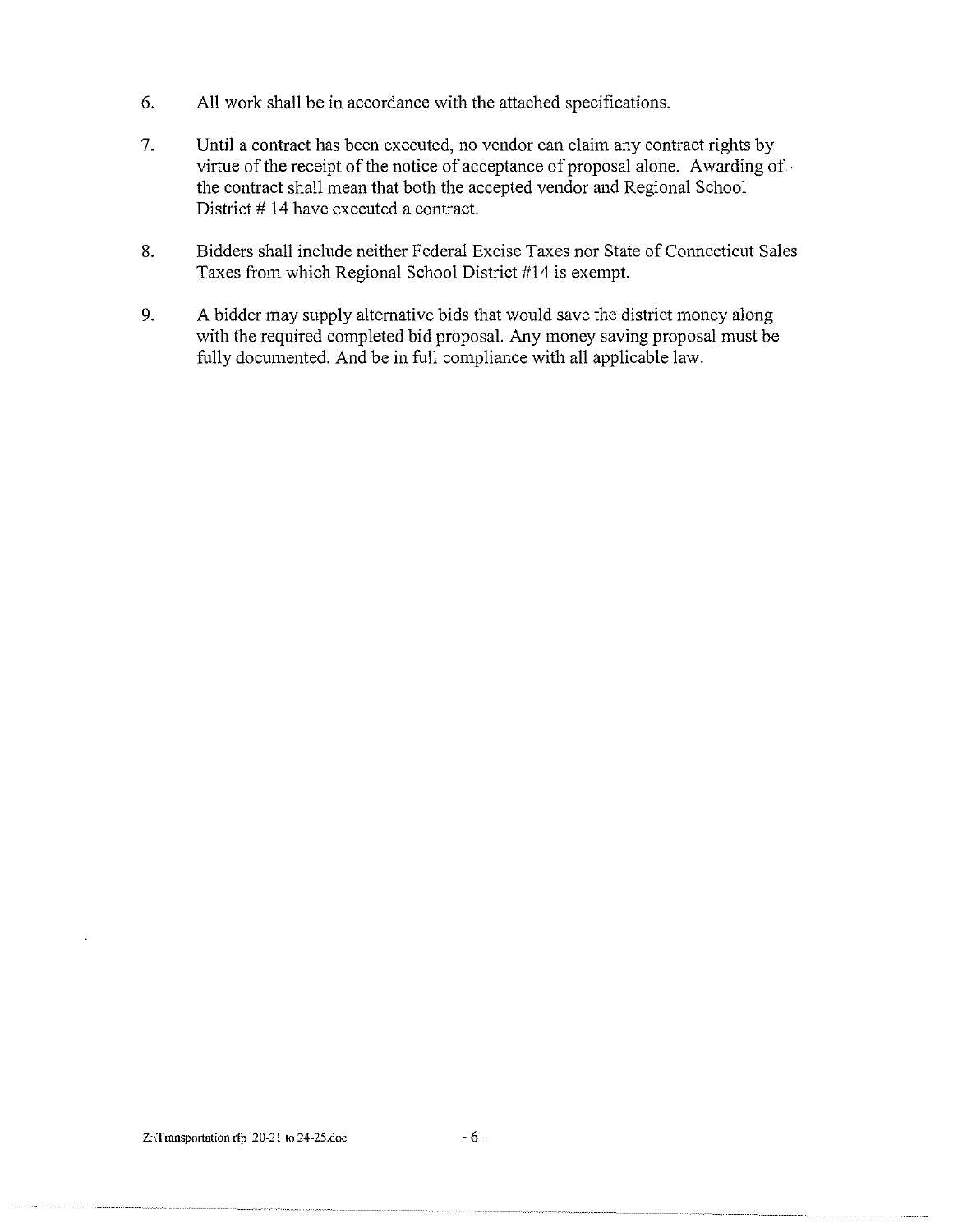#### **SECTION D OVERVIEW and HISTORY**

The Regional School District #14 entered into a five-year contract with All-Star Transportation ending June 30, 2020.

- All-Star parks the vehicles at its lot on Bacon Pond Road in Woodbury and the Kacerguis Farm on Crane Hollow Road in Bethlehem. Vehicles are serviced in Waterbury.
- The BOARD purchases 30,000 gallons of fuel per year. The contractor pays \$0.95 for each gallon and the Region pays for the cost of fuel above \$0.95. Any fuel over 30,000 gallons is paid by the contractor. The buses travel approximately 2,000 miles per day.
- Current Type I vehicles are 2016 model year or newer and Type II vehicles shall be no more than 5 years old during the contract period.
- Bus routes are developed by the CONTRACTOR in accordance with the Transportation Policy and are subject to the Business Office's approval.

There are currently two (2) tiers of operation.

| Tier                             | Schools                                                                                                    | Grade Level                                 |
|----------------------------------|------------------------------------------------------------------------------------------------------------|---------------------------------------------|
|                                  | Nonnewaug High School High<br>Woodbury Middle School<br>Abbott Technical School<br>Kaynor Technical School | $9 - 12$<br>$6 - 8$<br>$9 - 12$<br>$9 - 12$ |
| $\overline{2}$<br>$\overline{2}$ | Bethlehem Elementary School<br>Mitchell Elementary School                                                  | $K - 5$<br>$K - 5$                          |

Eighteen (18) - Type I buses used to provide service.

Three  $(3)$  – Type II buses are used to provide service. One  $(1)$  of the Type II buses are equipped with one (1) wheelchair stations.

The following specifications are based on current contract requirements. Any exceptions **must be identified and explained.** Regional School District #14, at its sole discretion, reserves the right to accept or reject any or all exceptions to the specifications.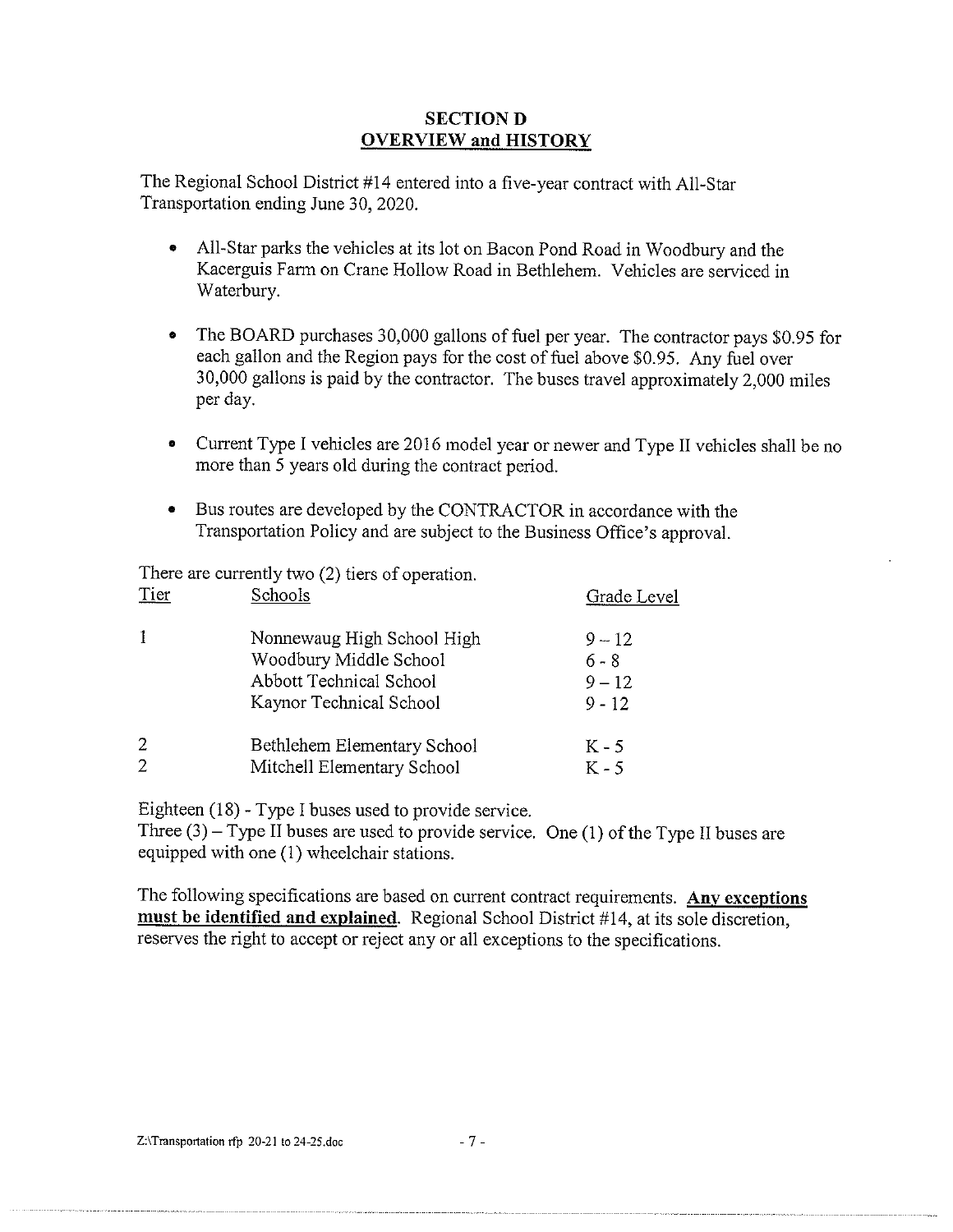#### **SECTIONE DESCRIPTION OF SERVICES**

- I. The CONTRACTOR agrees to provide school bus transportation for the school children of Bethlehem and Woodbury Connecticut and Regional School District #14 students who attend Abbott Technical School, Kaynor Technical School students for each school day except as the Superintendent of Schools may direct, with such equipment, over such routes, and for such compensation as herein set forth in accordance with all of the terms hereof.
- 2. The CONTRACTOR agrees to pick up and deliver students at such times and places as shall be designated by the Superintendent of Schools or designee, acting as an agent of the Board.
- 3. The CONTRACTOR agrees to comply with all state laws and policies presently in force, or enacted, or changed in the future governing transportation of school children.
- 4. The CONTRACTOR shall appoint an agent having full authority to act for the CONTRACTOR and who will be available exclusively throughout the school day to receive and act on all instruction or complaints by the Board and to furnish any information desired by the Board. The CONTRACTOR agrees to provide the name, address, and phone number of its agent to the BOARD. Said person is not to be a regularly scheduled school bus driver.
- 5. Inasmuch as the Agreement concerns a needed public service, the provisions of the Agreement relating to the daily schedule and regulations, which may be promulgated by the BOARD, are of the essence of this Agreement. Accordingly, the CONTRACTOR shall prosecute the work diligently so as to assure adherence to said schedules.
- 6. The CONTRACTOR agrees to provide not less than one safety seminar annually with attendance compulsory for all drivers.
- 7. The CONTRACTOR, ifrequested by the Superintendent of Schools or designee, shall require all drivers to attend a minimum of one meeting with the administration prior to the opening of school each year at no cost to the district. This meeting is in addition to other driver training meetings.
- 8. The CONTRACTOR agrees to initiate and coordinate with the school principals' student safety procedures, techniques, drills and exercises according to state regulations. The necessary equipment and personnel to implement the safety program will be provided at no cost to the BOARD.
- 9. The Contractor shall, at all times, during the period of this Agreement, provide spare vehicles and driving personnel sufficient to satisfy the requirements of this Agreement at all times. The spare vehicles and spare drivers shall be used in the event of any scheduled maintenance, accident, breakdown, delays, emergency, shortages due to athletic or field trips, driver absence, etc.

 $Z:\mathrm{Transportion\;rfp\;20-21}$  to  $24-25.\mathrm{doc}$  - 8 -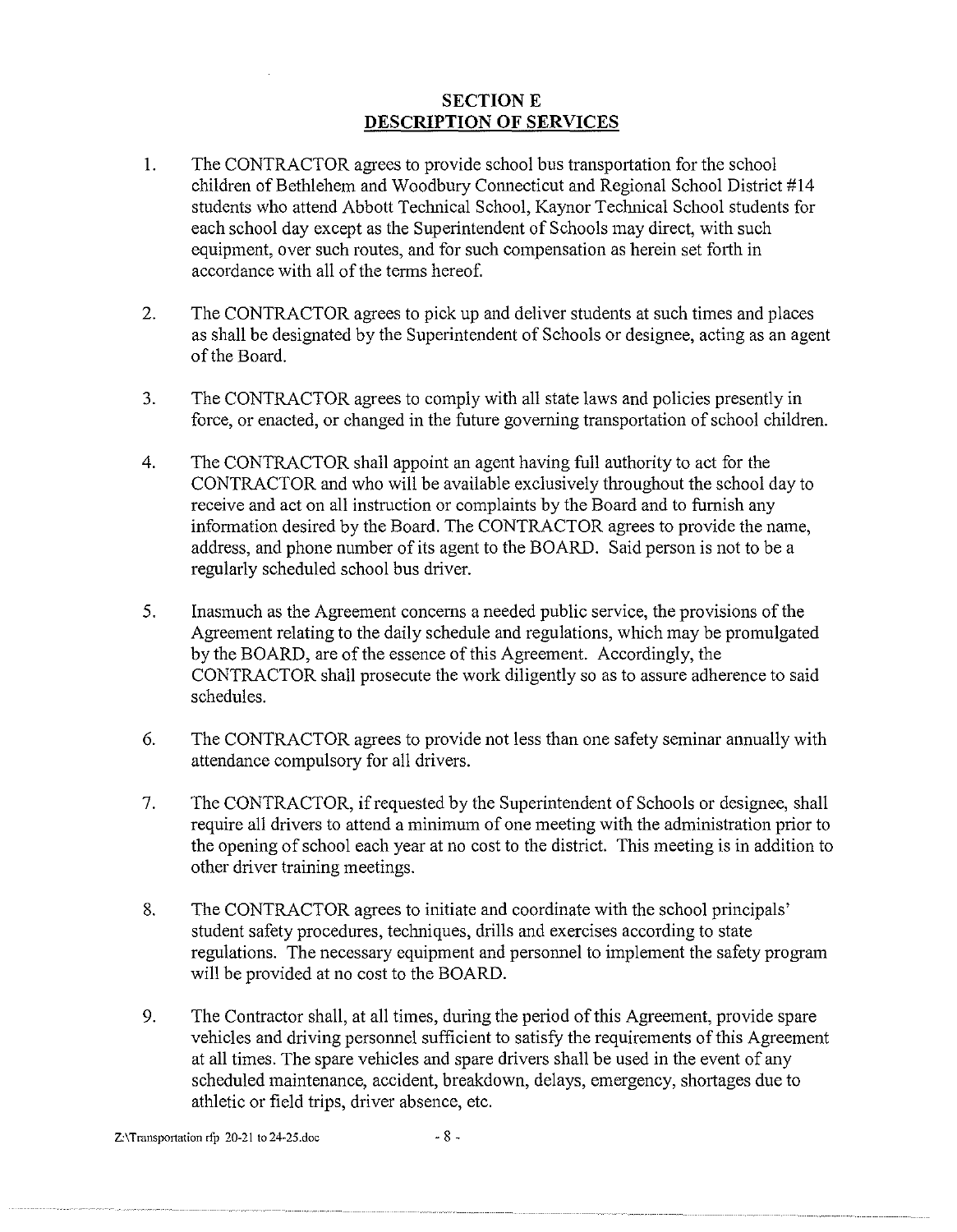- 10. All buses, including spare buses, must be equipped with two-way FM type, private business band, and portable radios. All radios must be fully operable at all times the buses are in service.
- **11.** The Contractor must have telephone services available at all times for contact by the administrators of the school system and further agrees that in the event of a breakdown, it shall provide immediate replacement of any disabled vehicle. If necessary, the Board shall have the right to hire another bus, the charges of which shall be paid by the Contractor. The Contractor shall designate a supervisor and dispatcher each year.
- 12. Equipment Requirements
	- 18 77 passenger Type I Buses
	- 2 20 passenger Type II Buses
	- 1 Wheel Chair passenger Type II Bus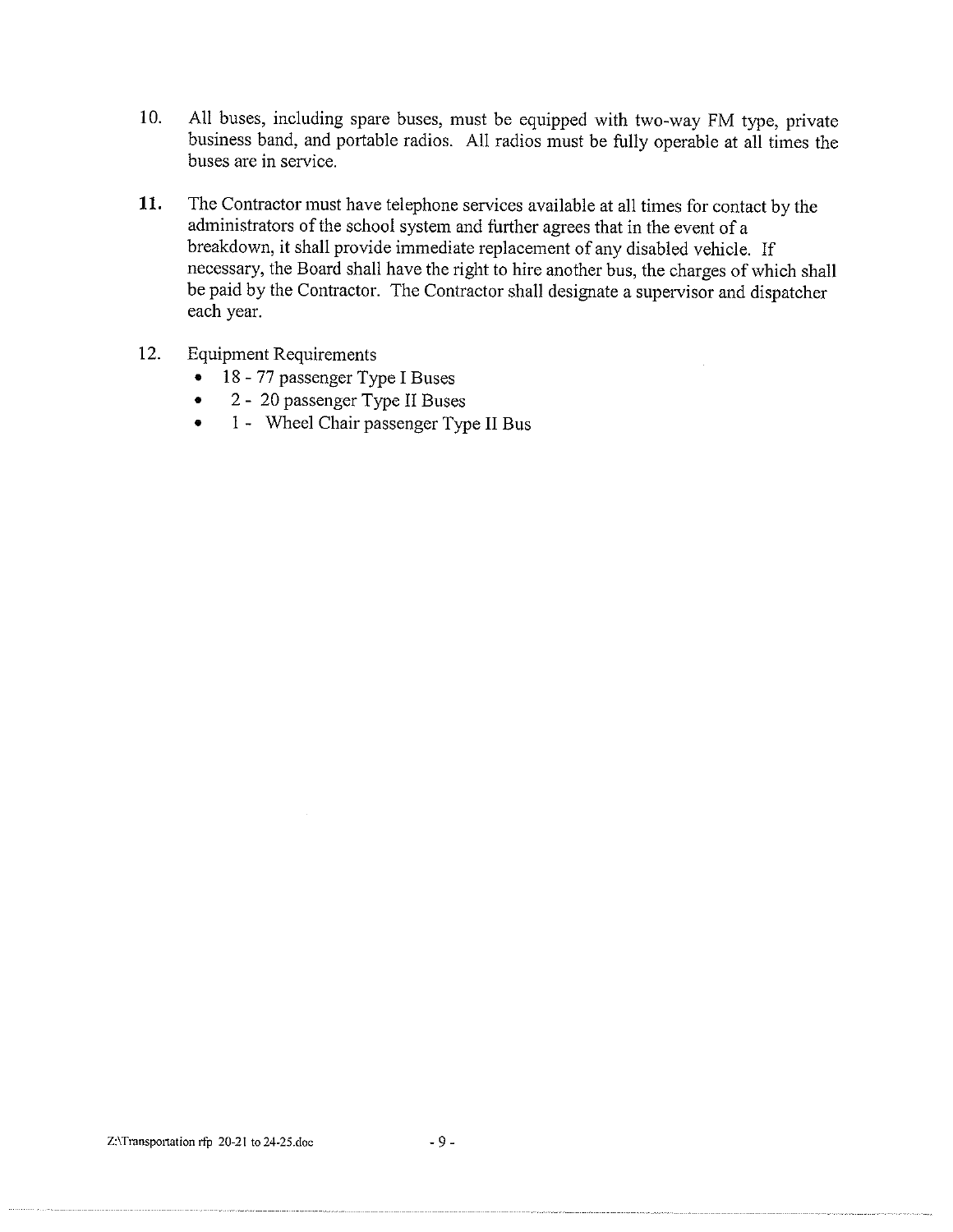#### **SECTIONF SPECIFICATIONS**

#### **1. TERM**

The term of this proposal will be for a minimum of five  $(5)$  years commencing July 1, 2020 through June 30, 2025, encompassing the five (5) school years contained therein. Each school year shall consist of one hundred eighty one (I 82) school days, or as modified by the BOARD'S decision. Any changes in the length of the school year will result in the contract being modified on a prorated basis.

#### 2. **BASIC COMPUTATION/PAYMENT TERMS**

For and in consideration of the rates listed on the proposal form, to be paid by the Board to the CONTRACTOR, the CONTRACTOR will provide the services herein described for a period of five (5) years, each year to commence with the respective school years in the fall of 2020, 2021, 2022, 2023 and 2024.

It is agreed that the base contract price for home to school services shall be paid during each of the term years in ten (10) equal installments from September to June of each year. Such payment for each month shall be made on the fifteenth day of the month during which the CONTRACTOR renders the service. Charges for other services under this agreement will be separately invoiced to the BOARD and will be paid within twenty days of the date of receipt of the invoice.

#### 3. **PERFORMANCE BOND**

The CONTRACTOR shall indemnify and hold harmless the Board, its agents, and employees from and against any and all claims, demands, suits, judgments, and/or costs (including court costs and reasonable attorney fees) regarding any matter arising out of the CONTRACTOR'S performance of this agreement.

Should the Board of Education require, the CONTRACTOR must furnish a duly executed Perfonnance Bond in the form acceptable to Regional School District #14 in the in the value of three (3) months of the annual base contract amount for the faithful performance of the terms and conditions stipulated in the contract agreement. The bond may be in the form of cash, property or surety bond, or an irrevocable letter of credit in a form acceptable to the Board. The company issuing such bond must be approved by the Insurance Commissioner of the State of Connecticut. Said BOARD will request bond in writing by August 15<sup>th</sup> of each year and CONTRACTOR will deliver bond by September 15<sup>th</sup>. Cost of said bond if required will be negotiated between the BOARD and the CONTRACTOR.

#### 4. **FUEL**

Subject to the limits set forth below, the Board of Education will pay for not more than 30,000 gallons of fuel per year for the base number of vehicles in use at the beginning of this agreement. The contractor pays \$0.95 for each gallon and the Region pays for the cost of fuel above \$0.95. Any fuel used in excess of this agreed upon amount will be paid for by the BOARD and subtracted from the contract payment. All fuel consumption will be documented by the CONTRACTOR. Should the BOARD utilize additional vehicles during the contract period, the fuel usage cap will be adjusted on a pro rata basis.

**Z:\Transportation rfp 20-21 lo 24-25.doc**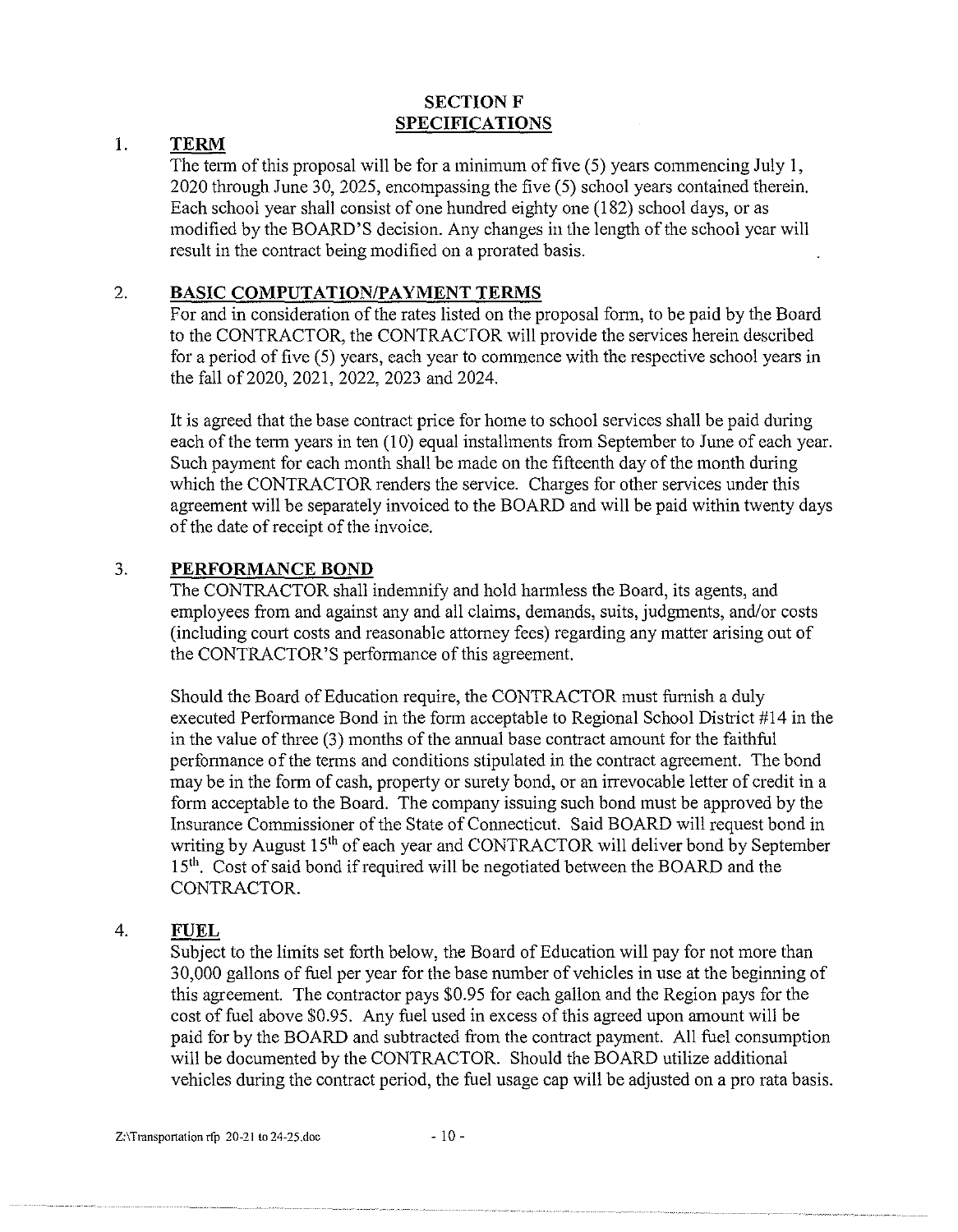The CONTRACTOR must maintain, at its own expense, one fuel storage tank at its facility, (minimum capacity 4,000 gallons), together with a pump to meter deliveries to the tank. All deliveries from such tank and pump are to be made by the CONTRACTOR's authorized representative only, with no access given to any other person at any time.

The Board shall arrange for the purchase, payment and delivery of all fuel to the aforementioned fuel tank, and the fuel stored therein shall be used exclusively by the CONTRACTOR to fuel the operation of those buses or vehicles other than school buses conforming to C.G.S. Sect. 14-275, under contract for the performance of the services required hereunder. The CONTRACTOR agrees to maintain a daily record showing the number of gallons received by each vehicle designated by fleet number. The CONTRACTOR shall provide these records to the Business Manager of the School District on a monthly basis, together with the monthly mileage report.

In event that the CONTRACTOR does not provide a fuel tank as described, any additional costs incurred in the delivery or dispensing of fuel services provided for under this agreement shall be borne by the CONTRACTOR.

#### 5. **INSURANCE**

Upon execution of a contract and for each year thereafter, the CONTRACTOR shall, at its expense, carry the following insurance coverage with an insurance company/ies licensed in the State of Connecticut and approved by the BOARD. The insurance company/ies must have at least an A rating by A.M. Best Company. All policies will provide a thirty-day notice of cancellation or material change in the policies to the Business Manager's office for the BOARD. The BOARD and the Towns of Bethlehem and Woodbury shall be named as additional insured on all coverage. Such insurance shall include, but not be limited to the following:

| ō | Worker's Compensation                                 |    |                       |  |
|---|-------------------------------------------------------|----|-----------------------|--|
|   | Coverage A: Statutory                                 |    |                       |  |
|   | Coverage B: employer's liability:                     |    |                       |  |
|   | Bodily injury by accident                             |    | $$100,000$ per person |  |
|   | Bodily injury by disease                              |    | \$100,000 per person  |  |
|   | Bodily injury by disease                              |    | \$500,000 aggregate   |  |
| ۰ | Contractor's Commercial Liability and Property Damage |    |                       |  |
|   | Limits of liability:                                  |    |                       |  |
|   | Bodily injury - general aggregate limit               |    | \$1,000,000           |  |
|   | (Other than products/completed operations)            |    |                       |  |
|   | Products/completed operations                         |    | \$1,000,000           |  |
|   | Personal and advertising injury:                      |    |                       |  |
|   | Each occurrence                                       |    | \$1,000,000           |  |
|   | Fire damage                                           | S  | 50,000                |  |
|   | Medical Expenses                                      | \$ | 5,000                 |  |

Coverage:

Premises/independent CONTRACTORs

**Z:\Transportation rfp 20-21 to 24-25.doc**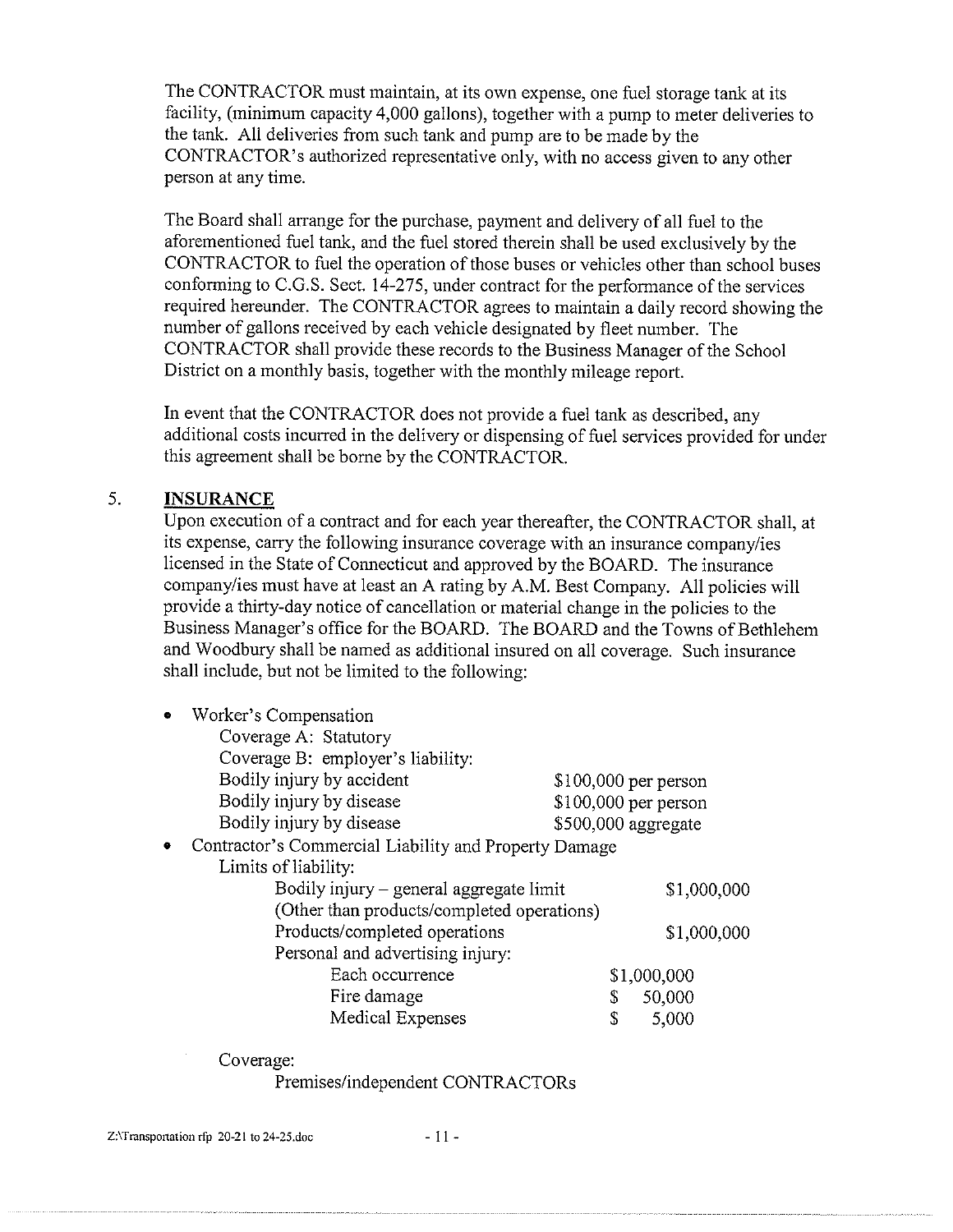Contractual/completed operations/products Contractual liability will be form XCU ( explosion/collapse/underground utilities) Comprehensive broad form liability endorsement Or equivalent broad form property damage liability

• Contractor's comprehensive Automobile Liability

| Limits of liability                                    |             |  |
|--------------------------------------------------------|-------------|--|
| Bodily injury: per person                              | \$1,000,000 |  |
| Aggregate                                              | \$1,000,000 |  |
| Property Damage                                        | \$1,000,000 |  |
| Or single limit                                        | \$1,000,000 |  |
| Coverage:                                              |             |  |
| All owned/non owned/hired/borrowed                     |             |  |
| Contractual liability to be included                   |             |  |
| Un/Underinsured Motorist coverage (as required by law) |             |  |

• Umbrella Liability

An umbrella liability policy with a minimum combined coverage of \$5 million ( one million plus umbrella) covering comprehensive general, public, and automobile liability. CONTRACTOR also agrees to meet the basic underwriting requirements of the umbrella policy during the term of this agreement at its expense.

• A copy of the current CONTRACTOR's insurance policy must be delivered and be on file in the Business office of the BOARD by July 1<sup>st</sup> of each year of the contract. Insurance company/ies of the CONTRACTOR must mail under separate cover a certificate of insurance at each renewal or when there is any change in coverage.

### 6. **VEHICLES**

- a. Minimum Age Requirement:
	- Average age of fleet must be no more than five  $(5)$  years at the beginning of each contract year.
	- No vehicle shall be older than eight (8) model years at the beginning of each contract year. If using used buses a minimum of three  $(3)$  Type I buses and two (2) Type II buses must be phased in each year, beginning with the 2020 school year.
	- A list of vehicles to be used should be submitted with each proposal. If new vehicles are to be used, state new.
- b. Other Requirements:
	- Diesel engines
	- Air brakes (Type I buses)
	- Automatic transmission
	- Stop arm
	- Crossing gate
	- Child checkmate system

**Z:\Transportation rfp 20-21 to 24-25.doc** - 12 -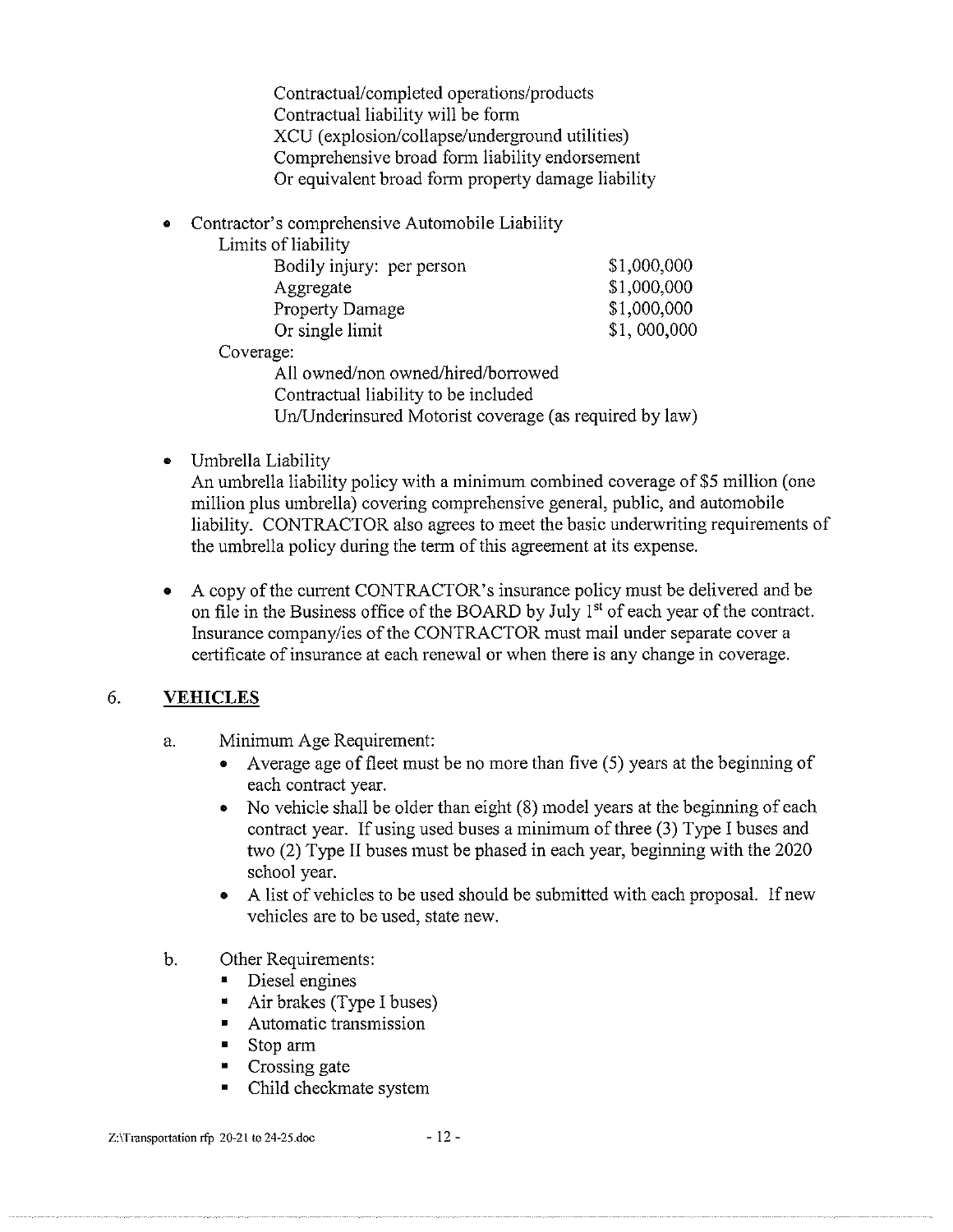- **•** Two way radios
- Seat belts on Type II buses
- Wheelchair restraints where applicable
- Digital Security camera in each vehicle
- On spots equipped on each vehicle
- Bus routing software required for establishment of efficient bus routes<br>■ All other equipment required to meet State and Federal requisions
- All other equipment required to meet State and Federal regulations
- c. The CONTRACTOR is responsible for keeping itself infonned of any modifications and changes required by state and/or local agencies including the Department of Motor Vehicles and shall cause its vehicles to remain in conformity with required modifications and changes during the duration of the Agreement. All deficiencies shall be corrected immediately by the CONTRACTOR as its sole expense.
- d. Vehicles transporting Regional School District #14 school children shall have the exterior painted in accordance with the provisions of the General Statues of Connecticut and shall have prominent identification indicating "Regional School District #14" as well as the bus/route number.
- e. The BOARD reserves the right by its members or duly authorized agents to make periodic inspections of any and all vehicles and their operation by riding the same as a passenger or by using any reasonable means.
- f. The BOARD reserves the right to require the CONTRACTOR to discontinue the use of any bus which, in the reasonable judgment of the BOARD is hazardous, mechanically defective, or subject to frequent delays or breakdowns.
- g. The CONTRACTOR shall establish a formal maintenance program for all vehicles and keep written reports for each vehicle indicating periodic inspections and servicing and a record of all repairs and parts used in the maintenance and repair of each vehicle. Such reports and records shall be provided to the BOARD monthly. This maintenance program will be amended as necessary to comply with applicable laws and regulations.
- h. Each year the CONTRACTOR shall furnish the BOARD with a list of route assignments and vehicles to be provided under this Agreement identifying each by the make, model, year, capacity, serial number and route assignment. Bus routing software program must be used to establish effective and timely routes. No vehicle shall be used until it has been properly inspected and written assurance ofinspection and conformity to all laws is furnished by the CONTRACTOR.

### 7. **BUS DRIVERS**

a. The CONTRACTOR agrees to provide duly licensed and competent bus drivers who shall meet the approval of the BOARD, each of whom shall be familiar with all School BOARD policies and regulations relating to transportation. An annual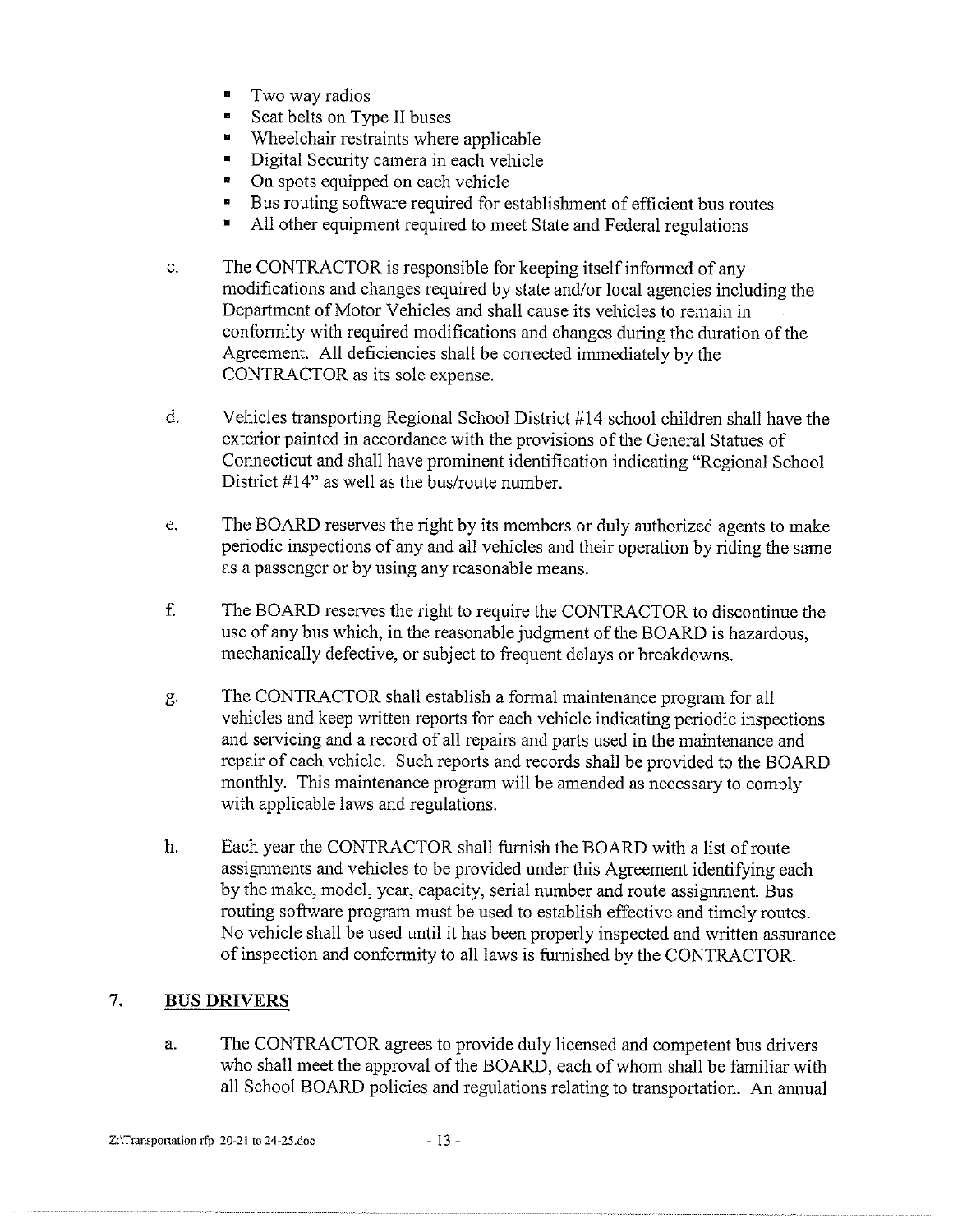orientation of bus drivers shall be held by the CONTRACTOR at which time the CONTRACTOR shall review BOARD policies, regulations, safety procedures, routes and bus schedule times, etc., in order to ensure a safe, efficient and orderly transportation of students for the opening of school. The operators will be the employees and/or the agents of the CONTRACTOR exclusively while operating the vehicles.

- b. The CONTRACTOR agrees that all drivers shall receive adequate physical examinations according to the State statue. The cost of such physical examination for each driver shall not be borne by the BOARD. It is understood that the health certificates will be submitted by the examining physician to the office of the appropnate state agency.
- c. On or before September first of each year of this contract, the CONTRACTOR shall file and maintain a list of regularly scheduled bus drivers including substitutes with the Superintendent of Schools and no person may be assigned to operate a school bus on a regular basis whose name does not appear on said approved list. This list should include the driver's name, town of residence, Connecticut license number, the CDL/PPTP number and route assignment. Any changes will be promptly reported to the Business office.
- d. Each operator shall be seated in the driver's seat, or shall be located at the door of his or her bus, when pupils are being loaded, unloaded or are within the bus. Each driver shall conduct themselves as responsible adults who are fair, finn, friendly and respectful and shall maintain order and conduct in his or her bus consistent with such regulations as shall be established by the Superintendent of Schools and approved by the BOARD.
- e. The conduct of all operators is the responsibility of the CONTRACTOR. The CONTRACTOR shall immediately discipline or discontinue the use of an operator in perfonnance of this contract when the BOARD, its representatives or agents through the office of the Superintendent or designee notifies the CONTRACTOR that an operator's performance is unsatisfactory. The CONTRACTOR shall innnediately suspend an operator from all duties under the Agreement when the BOARD, its representatives or agents through the office of the Superintendent or designee, determines that an operator's performance is unsatisfactory and directs that the operator be suspended.
- f. The BOARD reserves the right to require replacement of a driver for reasons of objectionable behavior while on duty or actions reflecting adversely on his or her suitability as a school bus driver while off duty.
- g. The CONTRACTOR will certify that it is in compliance with the provisions of the Drug Free Workplace Act. The CONTRACTOR shall conduct, or arrange to have conducted, tests that are designed to determine the presence of illegal drugs, controlled substances or alcohol, in accordance with Connecticut State law.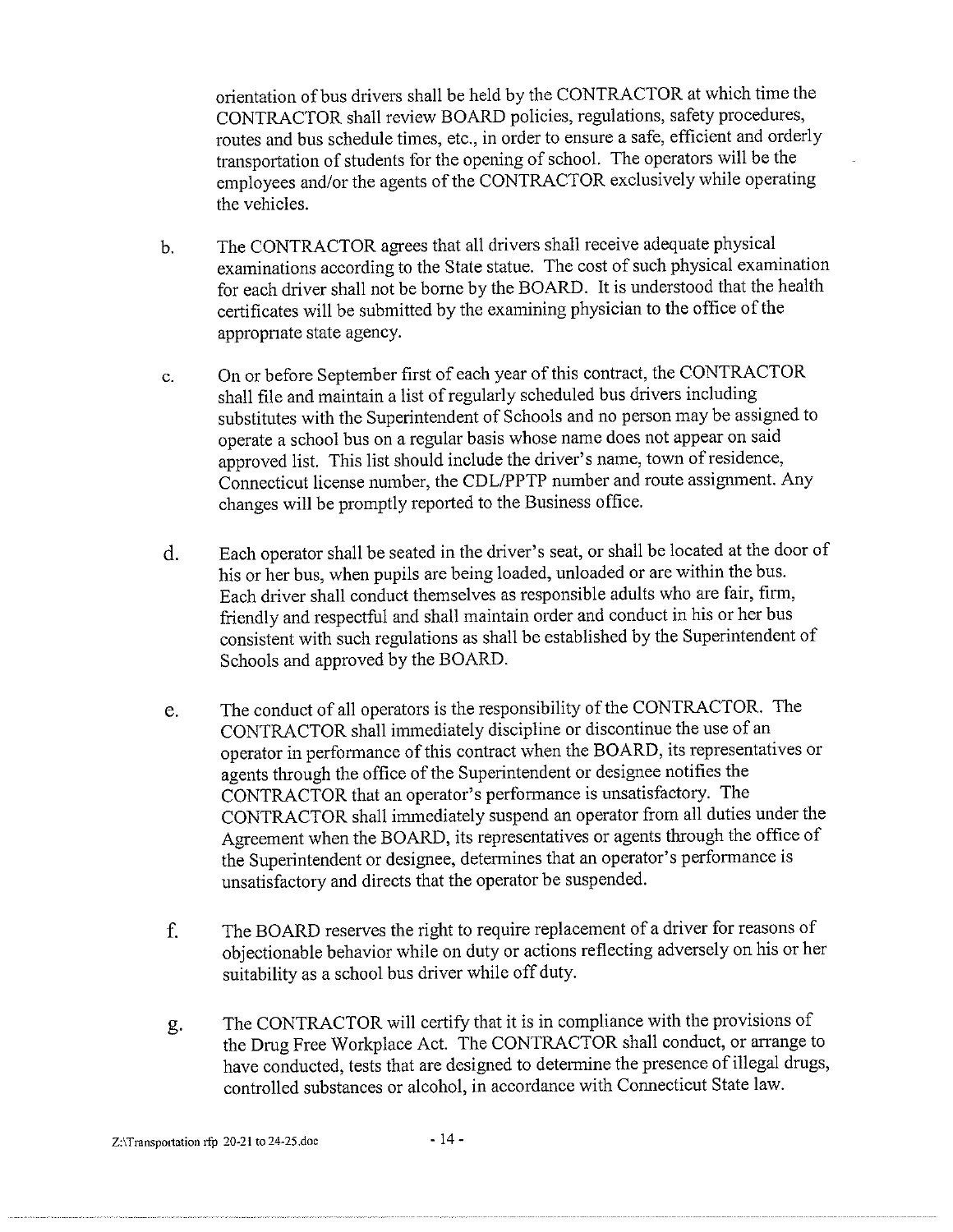**h.** The CONTRACTOR agrees to comply with all State and Federal regulations pertaining to Affirmative Action and Equal Employment Opportunity.

### **8. BUS ROUTES**

- a. On or before August 1st of each year, the CONTRACTOR will furnish the BOARD for its approval, modification or authorization, a proposed schedule for the operation of the buses over each route. The schedule will show the time each bus trip is to start, the locations along the route where pupils will be received or discharged, and at the time each bus will arrive at school. The BOARD's approved schedule must be followed as specified. No change in route shall be made unless such change is made at the request of, or with the permission of the Superintendent of Schools or authorized representative.
- b. The BOARD, through the office of the Superintendent or designee, reserves the right to designate the routes of the vehicles, the time of arrival to and departure from schools and to change the number of routes or times of arrival or departure on an annual basis or when such changes become necessary during the course of the year.
- c. The CONTRACTOR agrees to provide such school transportation over such designated routes as are approved by the BOARD or the Superintendent of Schools or designee acting as agent for the BOARD. The CONTRACTOR agrees to cooperate in the determination of the routes and to advise proper school officials of a need for change as soon as possible. The CONTRACTOR agrees to render periodic reports when requested by the Superintendent of Schools or designee.
- d. The CONTRACTOR agrees to furnish additional buses or delete buses if the Superintendent of Schools or designee detennines the need for such action. In the event such action is necessary, the base cost shall be amended in accordance with the rates in the proposal, then in effect. The parties recognize that route requirements may change due to growth, opening or closing of schools, changes in school delivery or pick-up of students and new transportation requirements imposed upon the BOARD.
- e. The CONTRACTOR agrees that no school bus driver shall permit any person other than students, or agents of the CONTRACTOR, to board the bus for the purpose of transportation. Notwithstanding the foregoing, the Superintendent of Schools, School Principals, and such teaching and/or staff personnel who have been given express permission to ride a school bus used in connection with this Agreement by any of the aforementioned members of the School Administration shall be permitted to ride such buses.
- f. The BOARD shall delegate to the CONTRACTOR the necessary authority to supervise and to control the students on the buses operated by it pursuant to such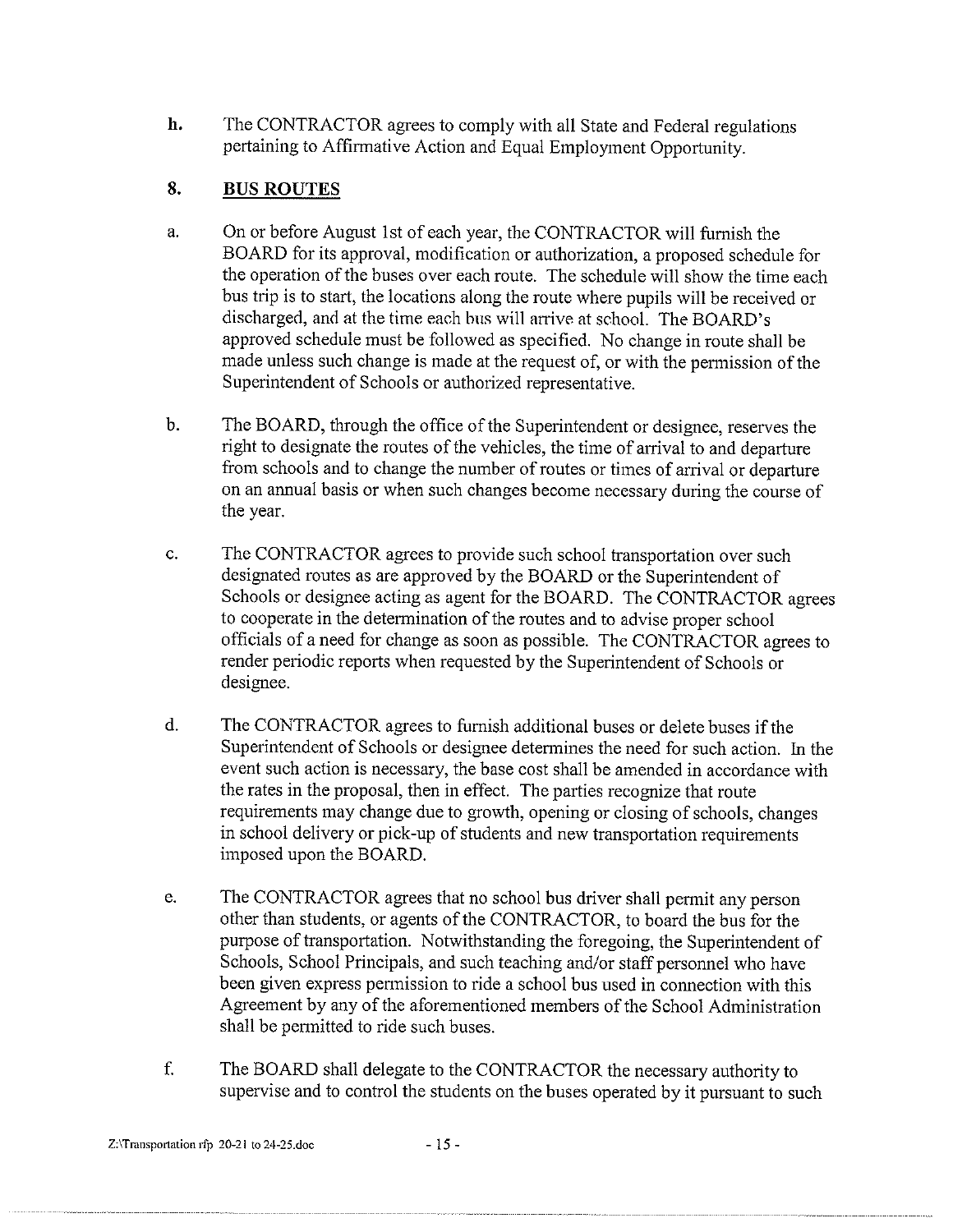rules as are adopted by the BOARD from time to time. Such authorization shall not, however, include the right to administer corporal punishment, nor the right to eject any offender in route or otherwise.

g. The CONTRACTOR shall be fully responsible for the care and supervision ofthe students during their period of transportation. The transportation of a student shall be deemed to have begun when such student makes physical contact with the school bus and shall be deemed to have ended when the student has completed alighting from the bus at a reasonable, safe place in view of the circumstances then prevailing.

#### **9. FIELD TRIPS, ATHLETIC TRIPS AND OTHER TRIPS**

- a. The CONTRACTOR agrees to furnish buses as requested for transportation of students, teachers and other designated persons to and from school activities and furnish transportation as is incidental thereto. The Contractor will ensure that drivers have directions to all out-of-town activities.
- b. The BOARD agrees to pay the CONTRACTOR for additional charges for transportation for approved school activities after such service has been rendered and a proper bill submitted.
- c. In order to maintain consistency in routes, no regular route driver should be assigned charter duties in place of their regular route assignment unless an experienced regular substitute familiar with the route is assigned.
- d. The BOARD reserves the right, during the term of this Agreement, to use buses other than those furnished by the CONTRACTOR for certain field and athletic trips, as well as additional transportation needs for special education or other reasons.

#### **10. HOUSING OF BUSES**

Housing conditions must comply with State of Connecticut Motor Vehicle Department Regulations. Buses shall be housed Woodbury and/or Bethlehem, Connecticut in a secure place to avoid exposure to theft and vandalism.

#### **11. MISCELLANEOUS PROVISIONS**

- a. No part of the contract may be assigned, sublet or transferred without the approval of the Region 14 Board of Education and written approval of the Superintendent of Schools.
- b. The Contractor shall recognize the authority of the Superintendent of School for Region 14 or his/her designee in requesting compliance with the specifications of this contract and shall also accept from him/her all reasonable requests, or complaints regarding poor service in a cooperative manner with immediate action to comply or to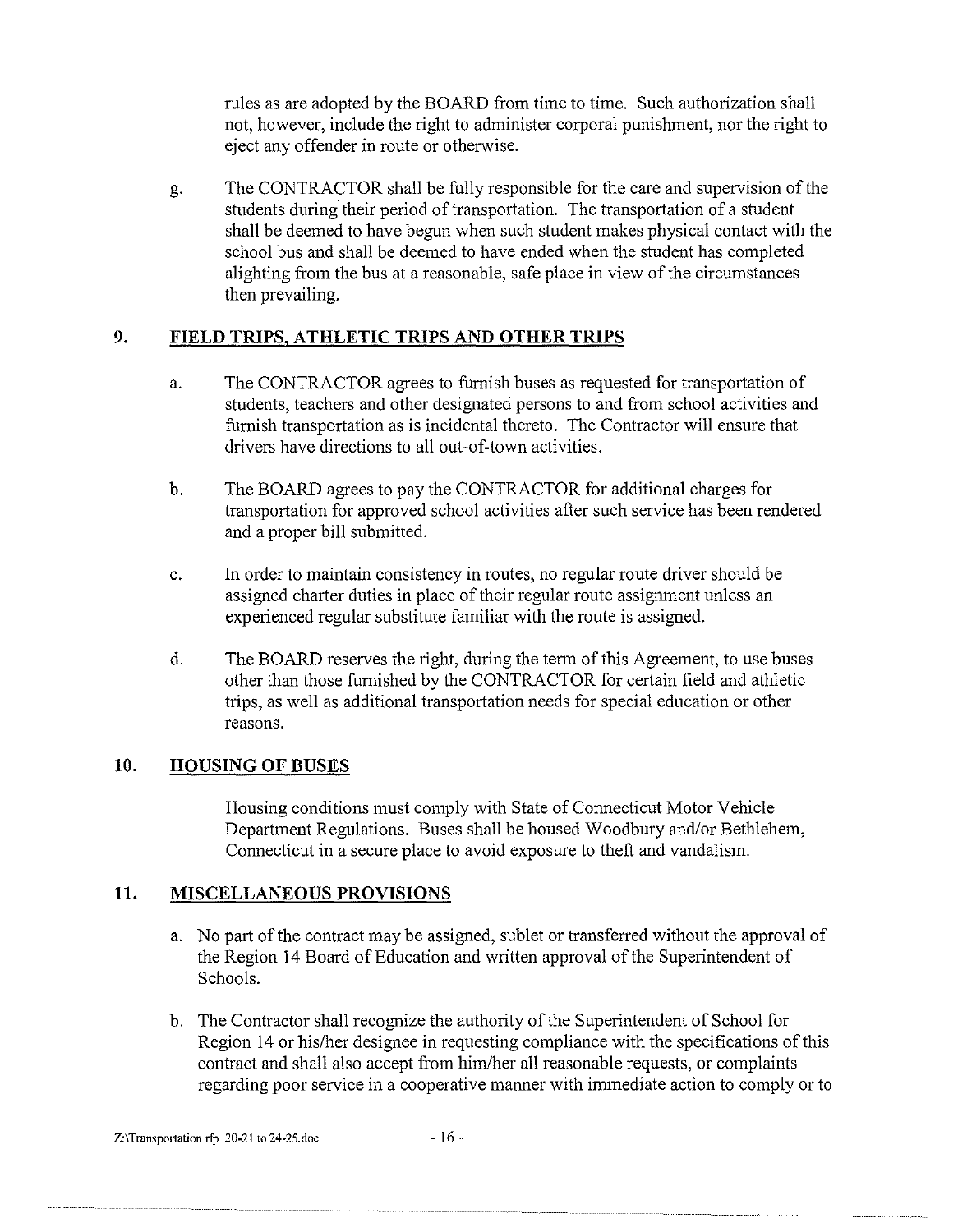correct the faulty situation. If it appears that the Superintendent or designee is acting in an arbitrary or unreasonable manner in carrying out the above, the Contractor may ask for a hearing with the Board of Education to correct the situation.

- c. The contract will not cover any increase in costs specifically due to any local, state or federal regulations enacted after the contract date. Such costs shall be the subject of negotiations between the Region 14 Board of Education and the Contractor.
- d. The Contractor shall comply with all federal, state, regional and local laws, regulations, and ordinances in force for public school transportation and motor vehicle operations, as well as any requirements of Board policies.
- e. The Contractor shall submit any such records and reports regarding the price of bus operations for the Region 14 Board of Education as deemed necessary by the State of Connecticut statutes and the Region 14 Board of Education.
- f. A Board employee or representative may ride any bus at its discretion for purposes of monitoring student behavior, transportation services, etc.
- g. No bus shall carry any passenger during the performance of student transportation services unless specifically authorized by the Board.
- h. The Contractor shall protect, indemnify and hold Regional School District #14 Board of Education, their agents and employees harmless from any and all claims, demands, suits or threatened litigation resulting from the alleged acts or activities or failure to act by the Contractor, its agents or employees or arising from the maintenance, ownership or operation of any of the vehicles used in the performance of this contract. This indemnification shall include, but shall not be limited to, the costs of legal representation of the Board, its agents and employees and individual Board members, relating to any claim brought against them in connection with the alleged conduct of the Contractor or any of its agents or employees.
- 1. The Contractor shall not be held or deemed in any way to be the agent or employee of the Board. It is the intention of the parties that the Contractor shall and is to be considered to be an independent contractor who is solely responsible for the employment of its drivers.
- J. It is recognized that during inclement weather adherence to time schedules may be difficult. It is understood by the Contractor that the student transportation service provided by this contract constitutes an essential public service; subject only to the requirement that safety of children and others must be of paramount importance.
- k. The Region 14 Board of Education reserves the right at any time during the life of the contract to cancel said contract by written notice within thirty (30) days when it shall appear that the terms of the contract have been violated or vehicles provided by the Contractor are being operated in a condition or manner which imperils the safety of passengers. Written notice shall be by registered mail. The Contractor shall promptly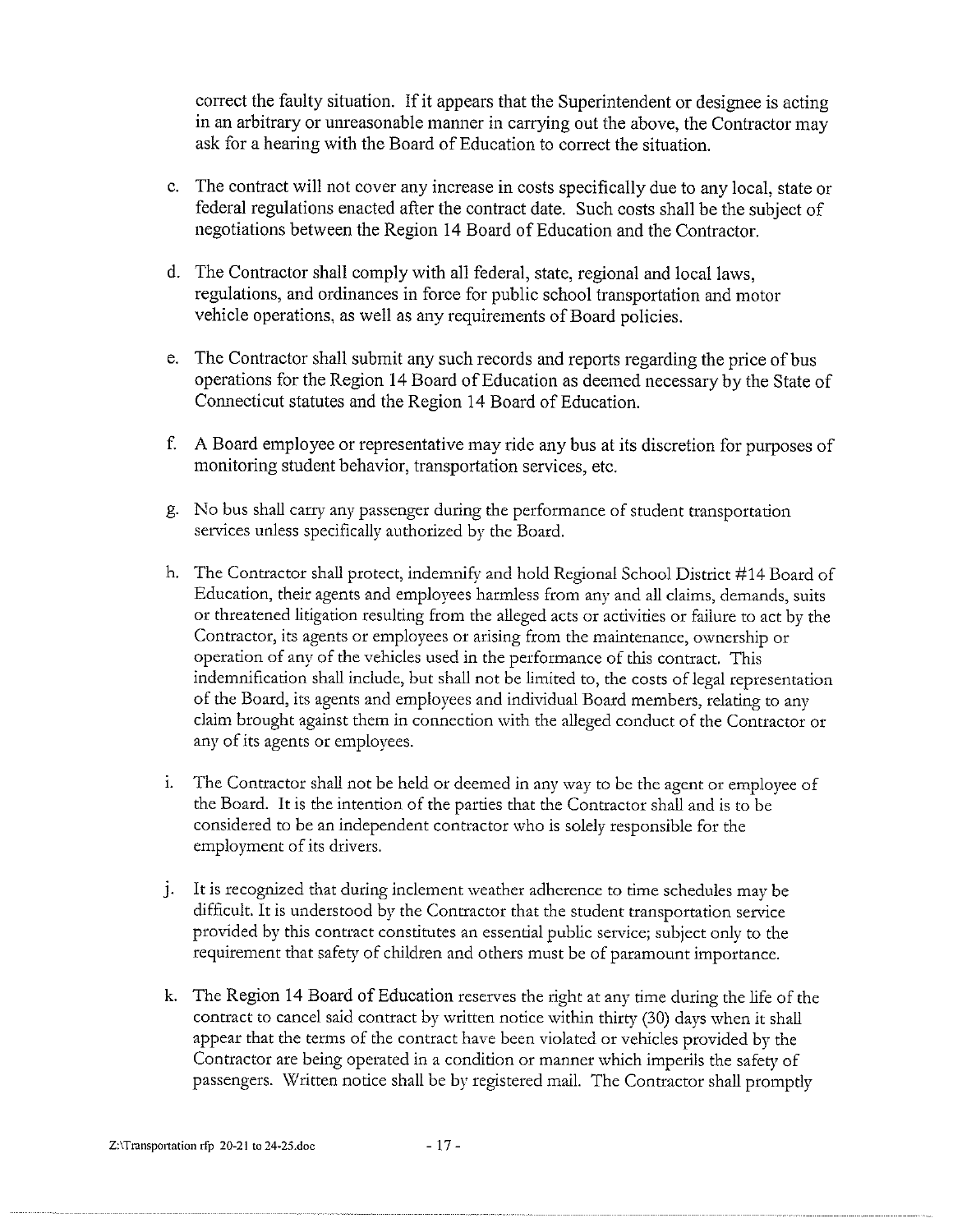refund to the Board any prepayment on a pro rata basis in the event of contract termination for any reason.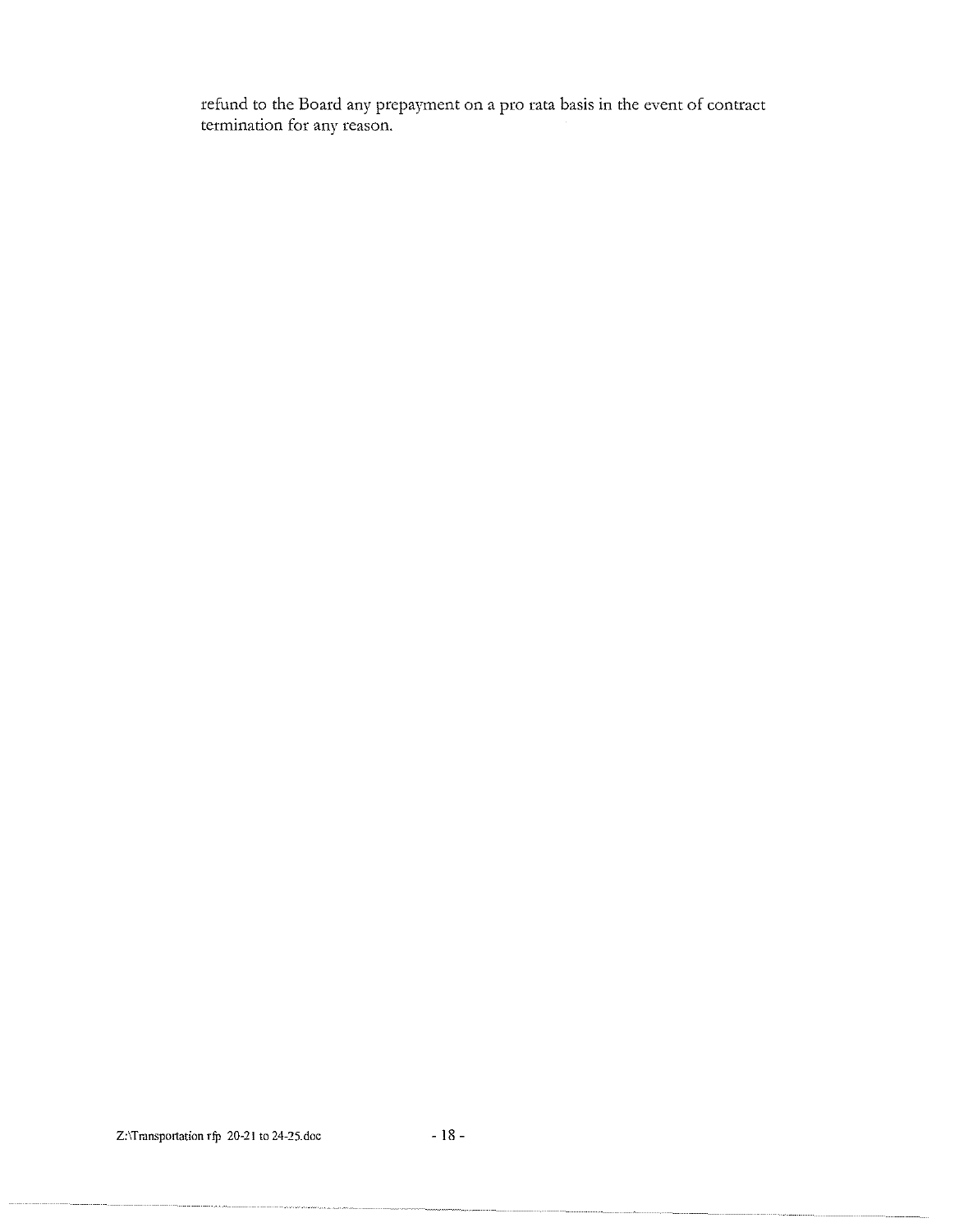## **APPENDIX A**

## **PROPOSAL SIGN - OFF**

Pursuant to and in compliance with your Request for Proposals and your Instructions to bidders; relating thereto, the undersigned,

{Name of Bidder}

having carefully examined the complete specifications and together with all addenda issued and received prior to scheduled closing time for receipt of bids hereby offers and agrees to provide all equipment and services in accordance with the attached specifications dated November 15, 2019.

The authorized person(s) signing below further certifies that this proposal has been prepared without collusion with any other bidder, Regional School District, #14, or any employee of Regional School District #14, and is unaware of any direct, personal pecuniary interest of any employee of Regional School District  $#14$  in the outcome of this bid.

| <b>AUTHORIZED SIGNATURE:</b> |  |
|------------------------------|--|
| PRINTED NAME                 |  |
| ADDRESS:                     |  |
| CITY, STATE & ZIP:           |  |
| PHONE & E-MAIL:              |  |

All proposal envelopes must be clearly marked with RFP Title, Opening Date, and time.